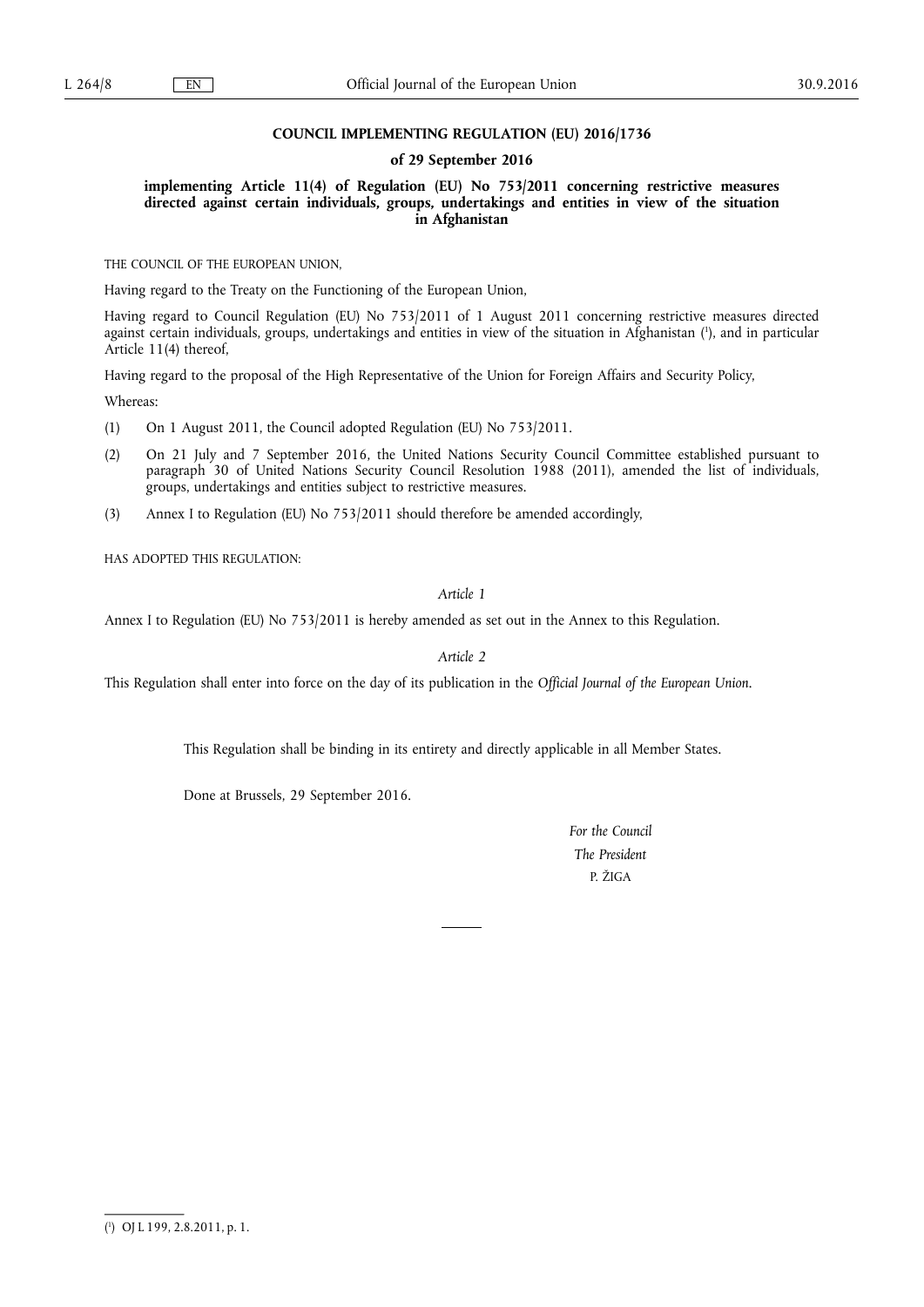#### *ANNEX*

# I. **The entries in the list set out in Annex I to Regulation (EU) No 753/2011 for the persons listed below shall be replaced by the following entries.**

A. Individuals associated with the Taliban

## (13) **Mohammad Shafiqullah Ahmadi Fatih Khan** (*alias* **(a)** Mohammad Shafiq Ahmadi, **(b)** Mullah Shafiqullah)

**Title:** Mullah. **Grounds for listing:** Governor of Samangan Province under the Taliban regime. **Date of birth:**  1956-1957. **Place of birth: (a)** Charmistan village, Tirin Kot District, Uruzgan Province, Afghanistan, **(b)** Marghi village, Nawa District, Ghazni Province, Afghanistan. **Nationality:** Afghan. **Other information: (a)** Originally from Ghazni Province, but later lived in Uruzgan, **(b)** Taliban Shadow Governor for Uruzgan Province as of late 2012, **(c)** Serves as a member of the Military Commission as of July 2016, **(d)** Belongs to Hotak tribe. **Date of UN designation:** 23.2.2001.

## (35) Shahabuddin Delawar

**Title:** Maulavi. **Grounds for listing:** Deputy of High Court under the Taliban regime. **Date of birth: (a)** 1957, **(b)** 1953. **Place of birth:** Logar Province, Afghanistan. **Nationality:** Afghan. **Passport number:** Afghan passport number OA296623. **Other information: (a)** Deputy Head of Taliban Embassy in Riyadh, Saudi Arabia until 25 September 1998, **(b)** Believed to be in Afghanistan/Pakistan border area. Picture available for inclusion in the INTERPOL-UN Security Council Special Notice. **Date of UN designation:** 23.2.2001.

### (44) **Din Mohammad Hanif** (*alias* **(a)** Qari Din Mohammad **(b)** Iadena Mohammad)

**Title:** Qari. **Grounds for listing: (a)** Minister of Planning under the Taliban regime, **(b)** Minister of Higher Education under the Taliban regime. **Date of birth: (a)** Approximately 1955, **(b)** 1.1.1969 (as Iadena Mohammad). **Place of birth: (a)** Shakarlab village, Yaftali Pain District, Badakhshan Province, Afghanistan, **(b)** Badakhshan (as Iadena Mohammad). **Nationality:** Afghan. **Passport number:** OA 454044 (as Iadena Mohammad). **Other information: (a)** Member of Taliban Supreme Council responsible for Takhar and Badakhshan provinces, **(b)** Believed to be in Afghanistan/Pakistan border area. Picture available for inclusion in the INTERPOL-UN Security Council Special Notice. **Date of UN designation:** 25.1.2001.

(53) **Sayyed Mohammed Haqqani** (*alias* Sayyed Mohammad Haqqani).

**Title:** Mullah. **Grounds for listing: (a)** Director of Administrative Affairs under the Taliban regime, **(b)** Head of Information and Culture in Kandahar Province under the Taliban regime. **Date of birth:** approximately 1965. **Place of birth:** Chaharbagh village, Arghandab District, Kandahar Province, Afghanistan. **Nationality:** Afghan. **Other information: (a)** Graduate of the Haqqaniya Madrasa in Akora Khattak, Pakistan, **(b)** Believed to have had close relations with Taliban leader Mullah Mohammad Omar, **(c)** Believed to be in the Afghanistan/Pakistan border area, **(d)** Member of the Taliban Supreme Council as at June 2010, **(e)** Belongs to Barakzay tribe. Photo available for inclusion in the INTERPOL-UN Security Council Special Notice. Reportedly deceased as of January 2016. **Date of UN designation:** 31.1.2001.

Additional information from the narrative summary of reasons for listing provided by the Sanctions Committee:

Sayyed Mohammed Haqqani is allied with Gulbbudin Hekmatyar and has been a long-standing supporter of Mullah Mohammed Omar. As Director of Administrative Affairs of the Taliban regime, he distributed Afghan identity cards to Al-Qaida-related foreigners who fought in Afghanistan and collected a significant amount of funds from them.

Sayyed Mohammed Haqqani met several times with Aiman Muhammed Rabi al-Zawahiri and Farhad, Mohammed Omar's secretary, in 2003 and 2004. He opened a bookstore in Qissa Khwani's bazaar, Peshawar, Pakistan, which has been implicated in the financing of the Taliban. He was still an active Taliban insurgency leader as at March 2009.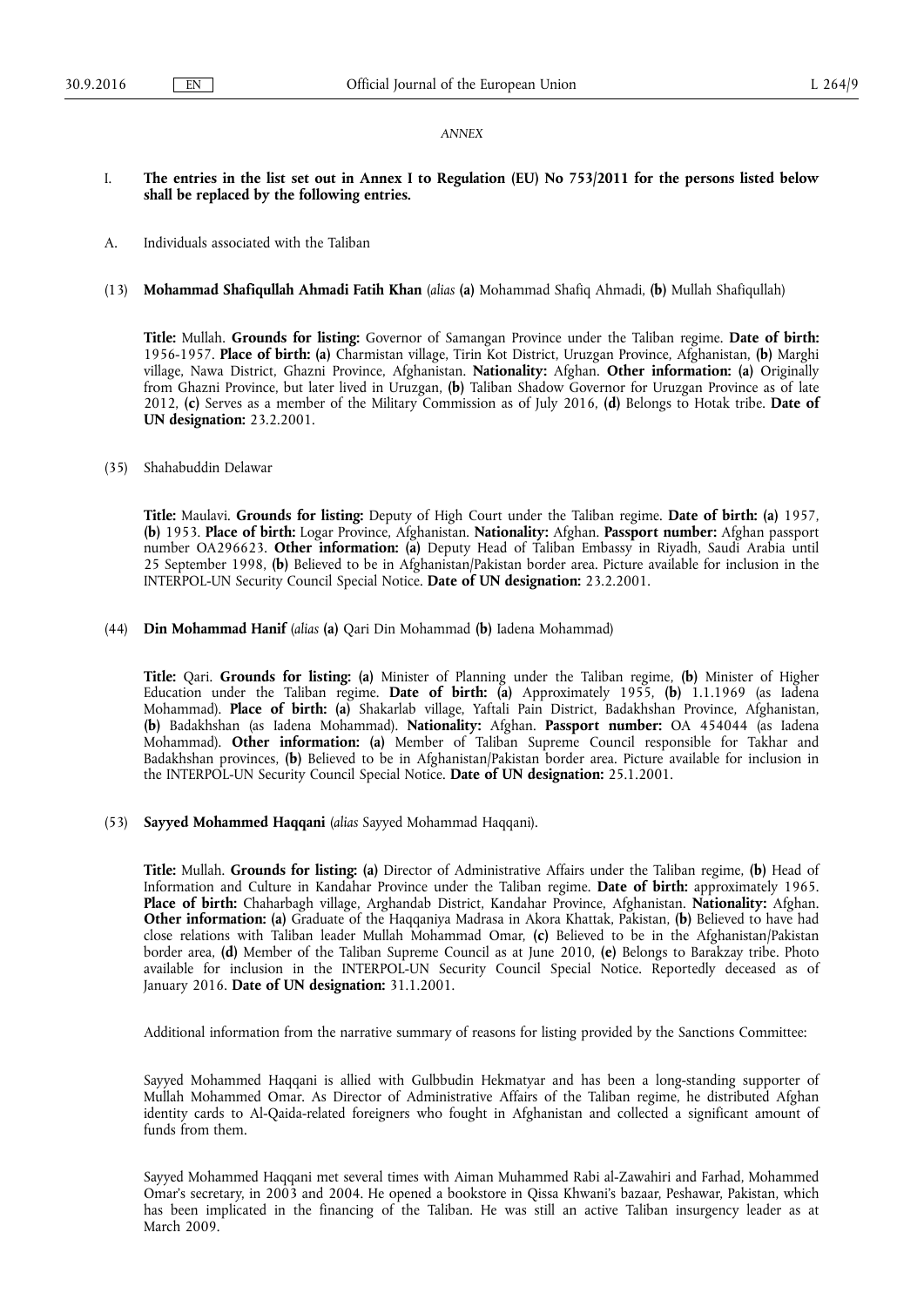#### (64) **Khairullah Khairkhwah** (*alias* **(a)** Mullah Khairullah Khairkhwah, **(b)** Khirullah Said Wali Khairkhwa)

**Title: (a)** Maulavi, **(b)** Mullah. **Grounds for listing: (a)** Governor of Herat Province (Afghanistan) under the Taliban regime, **(b)** Spokesperson of the Taliban regime, **(c)** Governor of Kabul Province under the Taliban regime, **(d)** Minister of Internal Affairs under the Taliban regime. **Date of birth: (a)** Approximately 1963, **(b)**  1 January 1967 (under the name Khirullah Said Wali Khairkhwa). **Place of birth: (a)** Poti village, Arghistan District, Kandahar Province, Afghanistan, **(b)** Kandahar **Nationality:** Afghan. **Address:** Qatar. **Other information:** Belongs to Popalzai tribe. **Date of UN designation:** 25.1.2001.

(66) Jan Mohammad Madani Ikram

**Title:** Maulavi. **Grounds for listing:** Chargé d'Affaires, Taliban Embassy, Abu Dhabi, United Arab Emirates. Date of Birth: 1954-1955. **Place of birth:** Siyachoy village, Panjwai District, Kandahar Province, Afghanistan. **Nationality:** Afghan. **Other information: (a)** Believed to be in Afghanistan/Pakistan border area, **(b)** Belongs to Alizai tribe. Picture available for inclusion in the INTERPOL-UN Security Council Special Notice. **Date of UN designation:** 25.1.2001.

(72) **Fazl Mohammad Mazloom** (*alias* **(a)** Molah Fazl, **(b)** Fazel Mohammad Mazloom)

**Title:** Mullah. **Grounds for listing:** Deputy Chief of Army Staff of the Taliban regime. **Date of birth:** Between 1963 and 1968. **Place of birth:** Uruzgan, Afghanistan. **Nationality:** Afghan. **Address:** Qatar. **Date of UN designation:** 23.2.2001.

Additional information from the narrative summary of reasons for listing provided by the Sanctions Committee:

Fazl Mohammad Mazloom was a close associate of Mohammed Omar and helped him to establish the Taliban government. Mazloom was at the Al-Farouq training camp established by Al-Qaida. He had knowledge that the Taliban provided assistance to the Islamic Movement of Uzbekistan in the form of financial, weapons and logistical support in exchange for providing the Taliban with soldiers.

He was a commander of approximately 3 000 Taliban front-line troops in the Takhar Province in October 2001.

(82) **Allah Dad Tayeb Wali Muhammad** (*alias* **(a)** Allah Dad Tayyab, **(b)** Allah Dad Tabeeb)

**Title: (a)** Mullah, **(b)** Haji. **Grounds for listing:** Deputy Minister of Communication under the Taliban regime. **Date of birth:** approximately 1963. **Place of birth: (a)** Ghorak District, Kandahar Province, Afghanistan, **(b)** Nesh District, Uruzgan Province, Afghanistan. **Nationality:** Afghan. **Other information:** Belongs to Popalzai tribe. Photo available for inclusion in the INTERPOL-UN Security Council Special Notice. Deceased as of November 2015. **Date of UN designation:** 25.1.2001.

(88) **Nurullah Nuri** (*alias* Norullah Noori).

**Title:** Maulavi. **Grounds for listing: (a)** Governor of Balkh Province (Afghanistan) under the Taliban regime, **(b)** Head of Northern Zone under the Taliban regime. **Date of birth: (a)** Approximately 1958, **(b)** 1 January 1967. **Place of birth:** Shahjoe District, Zabul Province, Afghanistan. **Nationality:** Afghan. **Address:** Qatar. **Other information:** Belongs to Tokhi tribe. **Date of UN designation:** 25.1.2001.

(90) Mohammed Omar Ghulam Nabi

**Title:** Mullah. **Grounds for listing:** Leader of the Faithful ('Amir ul- Mumineen'), Afghanistan. **Date of birth: (a)** Approximately 1966, **(b)** 1960, **(c)** 1953. **Place of birth: (a)** Naw Deh village, Deh Rawud District, Uruzgan Province, Afghanistan, **(b)** Noori village, Maiwand District, Kandahar Province, Afghanistan. **Nationality:** Afghan. **Other information: (a)** Father's name is Ghulam Nabi, also known as Mullah Musafir, **(b)** Left eye missing, **(c)** Brother-in-law of Ahmad Jan Akhundzada Shukoor Akhundzada, **(d)** Believed to be in the Afghanistan/ Pakistan border area, **(e)** Belongs to Hotak tribe. Reportedly deceased as of April 2013. **Date of UN designation:**  31.1.2001.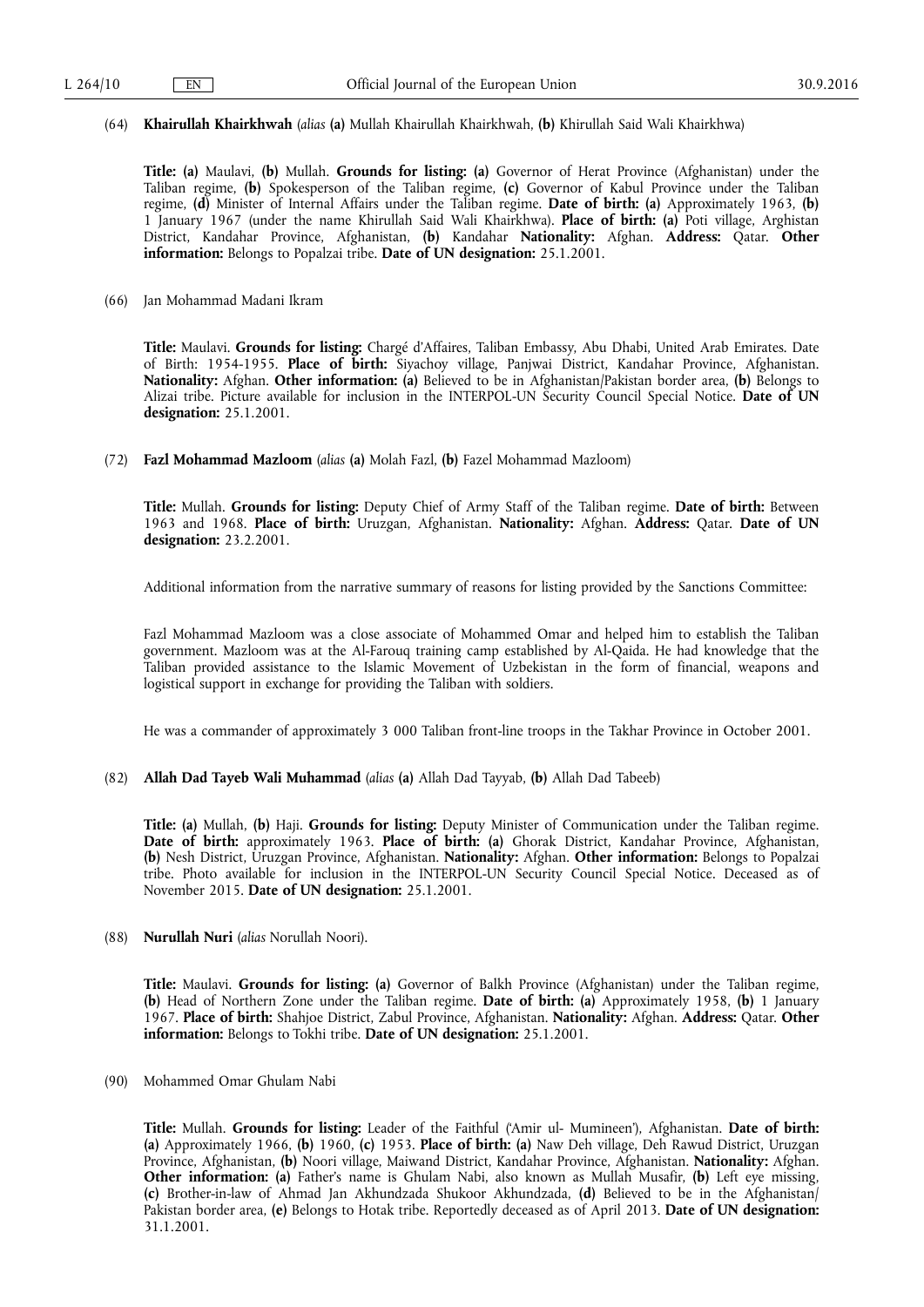Additional information from the narrative summary of reasons for listing provided by the Sanctions Committee:

Mohammed Omar holds the title of 'Commander of the Faithful of the Islamic Emirate of Afghanistan' and is the supreme leader of the Taliban movement in the Taliban hierarchy. He sheltered Usama bin Laden and his Al-Qaida network in the years prior to the 11 September 2001 attacks in the United States. He has been directing the Taliban against the Government of Afghanistan and their allies in Afghanistan since 2001.

Mohammed Omar commands the allegiance of other prominent military leaders in the region, such as Jalaluddin Haqqani. Gulbuddin Hekmatyar has also cooperated with Mohammed Omar and the Taliban.

(97) **Mohammad Hasan Rahmani** (*alias* Gud Mullah Mohammad Hassan).

**Title:** Mullah. **Grounds for listing:** Governor of Kandahar Province (Afghanistan) under the Taliban regime. **Date of birth:** Approximately 1963. **Place of birth: (a)** Deh Rawud District, Uruzgan Province, Afghanistan, **(b)** Chora District, Uruzgan Province, Afghanistan, **(c)** Charchino District, Uruzgan Province, Afghanistan. **Nationality:**  Afghan. **Other information: (a)** Has a prosthetic right leg, **(b)** Member of Taliban Supreme Council as of mid-2013, acted as deputy of Mullah Mohammed Omar in March 2010, **(c)** Believed to be in Afghanistan/Pakistan border area, **(d)** Belongs to Achekzai tribe. Deceased as of 9 February 2016. **Date of UN designation:**  23.2.2001.

(113) Sher Mohammad Abbas Stanekzai Padshah Khan

**Title:** Maulavi. **Grounds for listing: (a)** Deputy Minister of Public Health under the Taliban regime, **(b)** Deputy Minister of Foreign Affairs under the Taliban regime. **Date of birth:** Approximately 1963. **Place of birth:** Qala-e-Abbas, Shah Mazar area, Baraki Barak District, Logar Province, Afghanistan. **Nationality:** Afghan. **Other information:** Believed to be in the Afghanistan/Pakistan border area. Picture available for inclusion in the INTERPOL-UN Security Council Special Notice. **Date of UN designation:** 25.1.2001.

(119) **Abdul-Haq Wassiq** (*alias*: **(a)** Abdul-Haq Wasseq, **(b)** Abdul Haq Wasiq)

**Title:** Maulavi. **Grounds for listing:** Deputy Minister of Security (Intelligence) under the Taliban regime. **Date of birth: (a)** Approximately 1975, **(b)** 1971. **Place of birth:** Gharib village, Khogyani District, Ghazni Province, Afghanistan. **Nationality:** Afghan. **Address:** Qatar. **Date of UN designation:** 31.1.2001.

Additional information from the narrative summary of reasons for listing provided by the Sanctions Committee:

Abdul-Haq Wassiq is allied with Gulbuddin Hekmatyar. Under the Taliban regime, he held successive positions as local commander in Nimroz and Kandahar provinces. He then became Deputy Director-General of Intelligence, reporting to Qari Ahmadullah. In this function, he was in charge of handling relations with Al-Qaida — related foreign fighters and their training camps in Afghanistan. He was also known for his repressive methods against Taliban opponents in the South of Afghanistan.

(123) **Mohammad Zahid** (*alias* **(a)** Jan Agha Ahmadzai **(b)** Zahid Ahmadzai)

**Title:** Mullah. **Grounds for listing:** Third Secretary, Taliban Embassy, Islamabad, Pakistan. **Date of birth:** 1971. **Place of birth:** Logar Province, Afghanistan. **Nationality:** Afghan. **Passport number:** D 001206 (issued on 17.7.2000). **Other information:** Believed to be in Afghanistan/Pakistan border area. Picture available for inclusion in the INTERPOL-UN Security Council Special Notice. **Date of UN designation:** 25.1.2001.

(139) Rahmatullah Shah Nawaz

**Name (original script):**